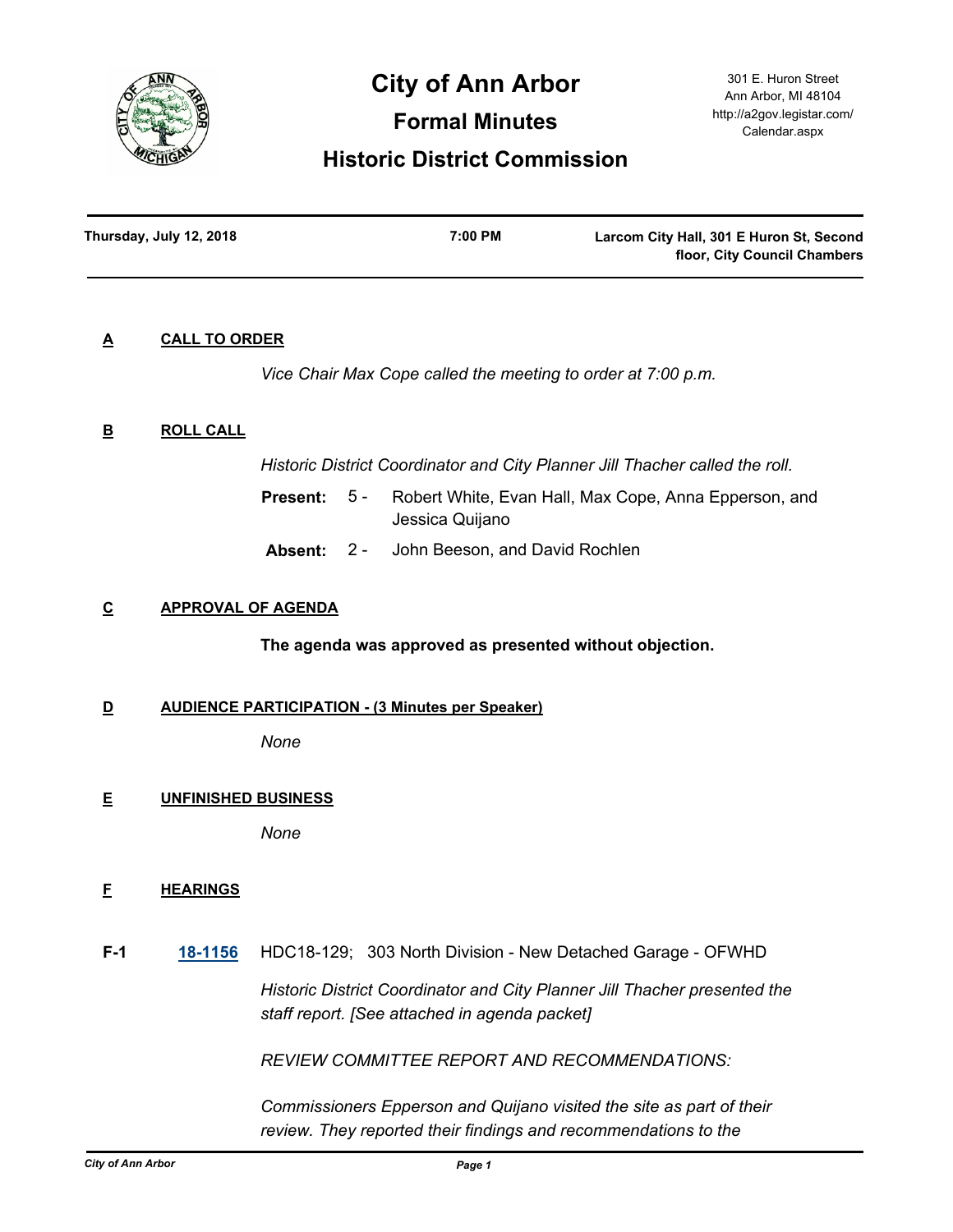*Commission.*

*PUBLIC HEARING:*

*Jake Latton, representative from applicant Fireside Home Construction, LLC., PO BOX 307, Dexter, was present to explain the application and respond to enquiries from the Commission.*

*Noting no further speakers, the Chair declared the public hearing closed.*

**Moved by Quijano, seconded by White, that the Commission issue a certificate of appropriateness for the amended application at 303 N. Division Street, a contributing property in the Old Fourth Ward Historic District, to construct a single-story garage, on the following conditions: that the windows and door feature true divided lites, or applied exterior muntins, or no muntins at all. The work as conditioned is compatible in exterior design, arrangement, materials, and relationship to the house and the surrounding area and meets The Secretary of the Interior's Standards for Rehabilitation and Guidelines for Rehabilitating Historic Buildings, in particular standards 2, 9, and 10 and the guidelines for building site, as well as the Ann Arbor Historic District Design Guidelines, particularly as they pertain to residential accessory structures.**

# *COMMISSION DISCUSSION:*

*The Commission took into consideration the presented application and discussed the matter. [For a complete record of the discussion, please see available video format]*

**On a voice vote, the vote was as follows with the Chair declaring the motion carried. Vote: 5-0**

#### **Certificate of Appropriateness was Granted.**

- **Yeas:** 5 White, Hall, Cope, Epperson, and Quijano
- **Nays:** 0
- **Absent:** 2 Vice Chair Beeson, and Rochlen

**F-2 [18-1157](http://a2gov.legistar.com/gateway.aspx?M=L&ID=20768)** HDC18-026; 112-114 W Liberty - Replace numerous windows, Roofdeck -- MSHD

> *Historic District Coordinator and City Planner Jill Thacher presented the staff report. [See attached in agenda packet]*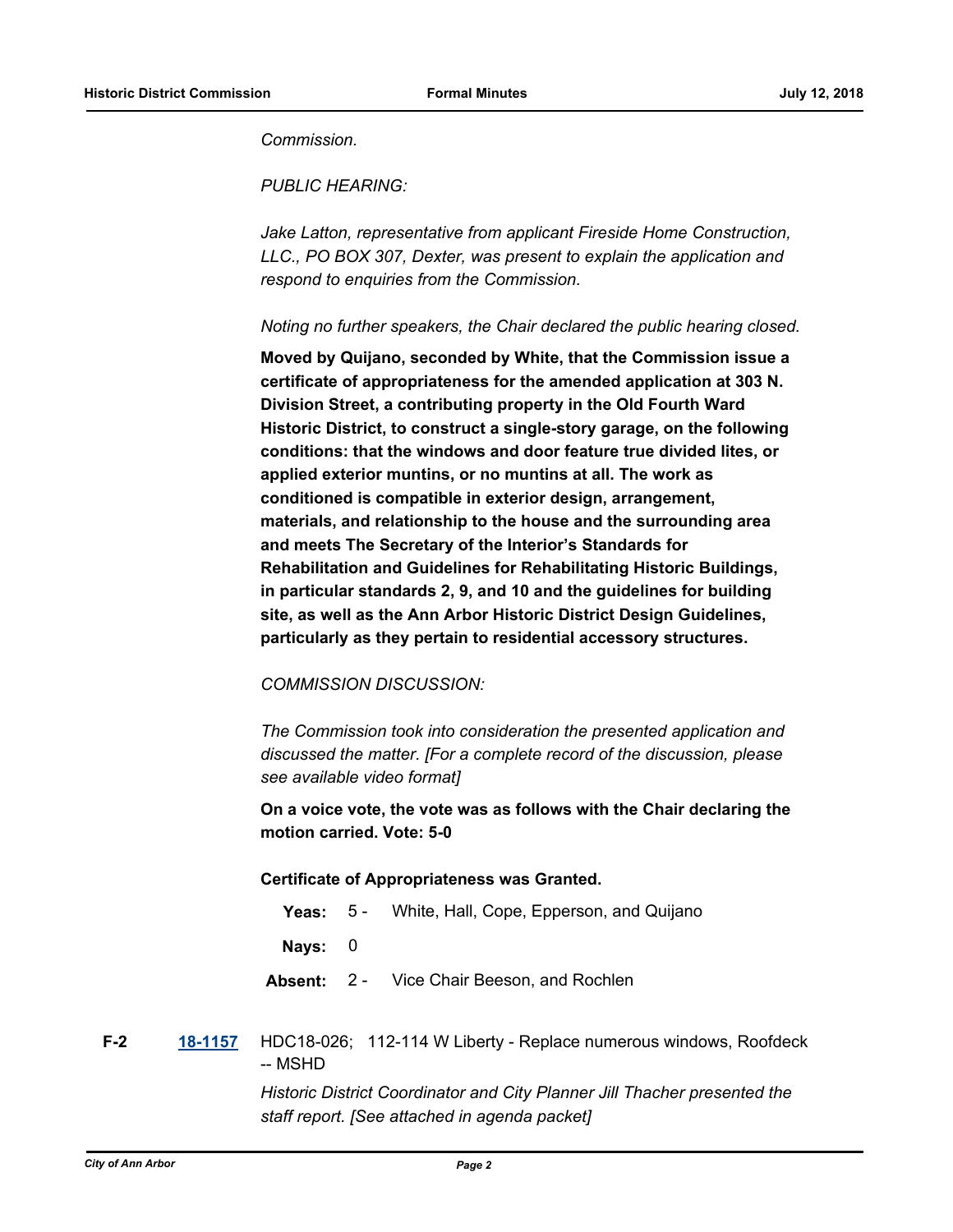*REVIEW COMMITTEE REPORT AND RECOMMENDATIONS:*

*Commissioners Epperson and Quijano visited the site as part of their review. They reported their findings and recommendations to the Commission.*

*PUBLIC HEARING:*

*Chris Figures, Biggdesigns, LLC., 127 E. Commerce Street, Suite 201, Milford, Architect, was present to explain the application and respond to enquiries from the Commission.*

#### *Noting no further speakers, the Chair declared the public hearing closed.*

**Moved by Epperson, seconded by White, that the Commission issue a certificate of appropriateness for the portion of the application at 112-114 West Liberty Street, a contributing building in the Main Street Historic District, to:**

 **replace three modern windows on the third-floor front of 114 W Liberty with replicas of the third-floor front windows of 112 W Liberty**

□ restore two contributing front windows (labeled C)

 **install wood replicas, based on matching surviving sashes, of 1) the third-floor lower sash of window E1 on 112 W Liberty; 2) the east lower sash of rear window G; and 3) the upper sash of rear window H2**

 **install a new transom above the center front door, on the condition that staff approves the design at the building permit level**

 **install a new wood center front door on the condition that the design is approved by staff and matches historic photos of the building**

 **remove a non-original wood storefront trim band and repair the underlying bricks, or install a new cast stone trim band if staff determines that the bricks cannot be repaired**

 **tuckpoint and repair damaged bricks**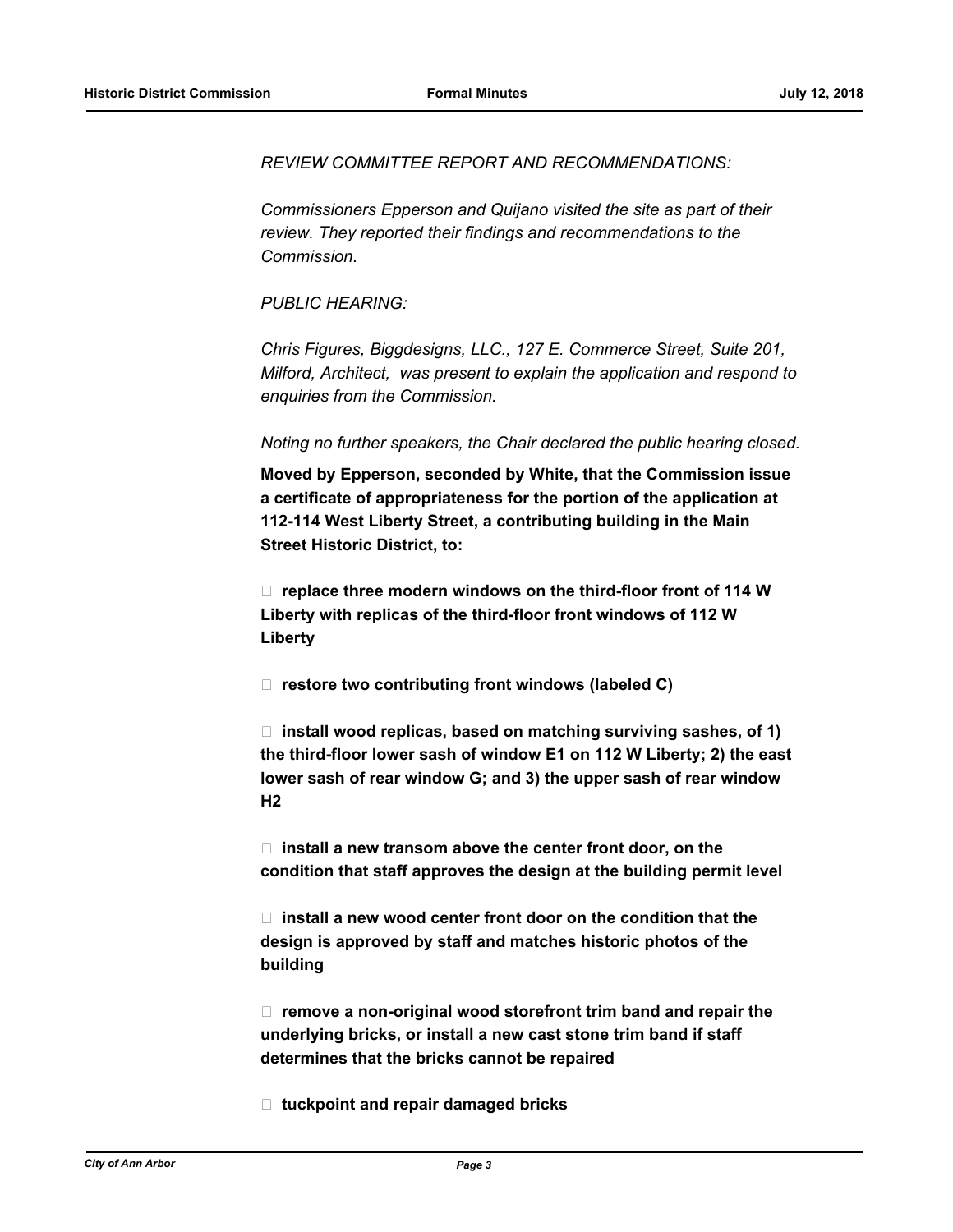**construct a new rooftop stair enclosure and deck, after staff approval of drawings**

 **install three new mechanical rooftop units**

□ install 10 steel bollards along the east elevation of the building, in **the alley, contingent upon full approval by the City of Ann Arbor and/or the Downtown Development Association**

 **replace a steel non-original door with a matching door on the rear elevation.**

**As conditioned, the work is compatible in exterior design, arrangement, texture, material and relationship to the rest of the building and the surrounding area and meets The Secretary of the Interior's Standards for Rehabilitation and Guidelines for Rehabilitating Historic Buildings, in particular standard 1, 2, 5, 6, 9, and 10 and the Ann Arbor Historic District Design Guidelines.**

# *COMMISSION DISCUSSION:*

*The Commission took into consideration the presented application and discussed the matter. [For a complete record of the discussion, please see available video format]*

**On a voice vote, the vote was as follows with the Chair declaring the motion carried. Vote: 5-0**

#### **Certificate of Appropriateness was Granted.**

- **Yeas:** 5 White, Hall, Cope, Epperson, and Quijano
- **Nays:** 0
- **Absent:** 2 Vice Chair Beeson, and Rochlen

**Moved by Quijano, seconded by White, that Commission deny the portion of the application at 112-114 W Liberty Street in the Main Street Historic District to:** 

- **replace six contributing windows on the front of 112 W Liberty**
- **replace nine contributing windows on the alley side of 112 W Liberty**
- **replace four windows on the rear elevation**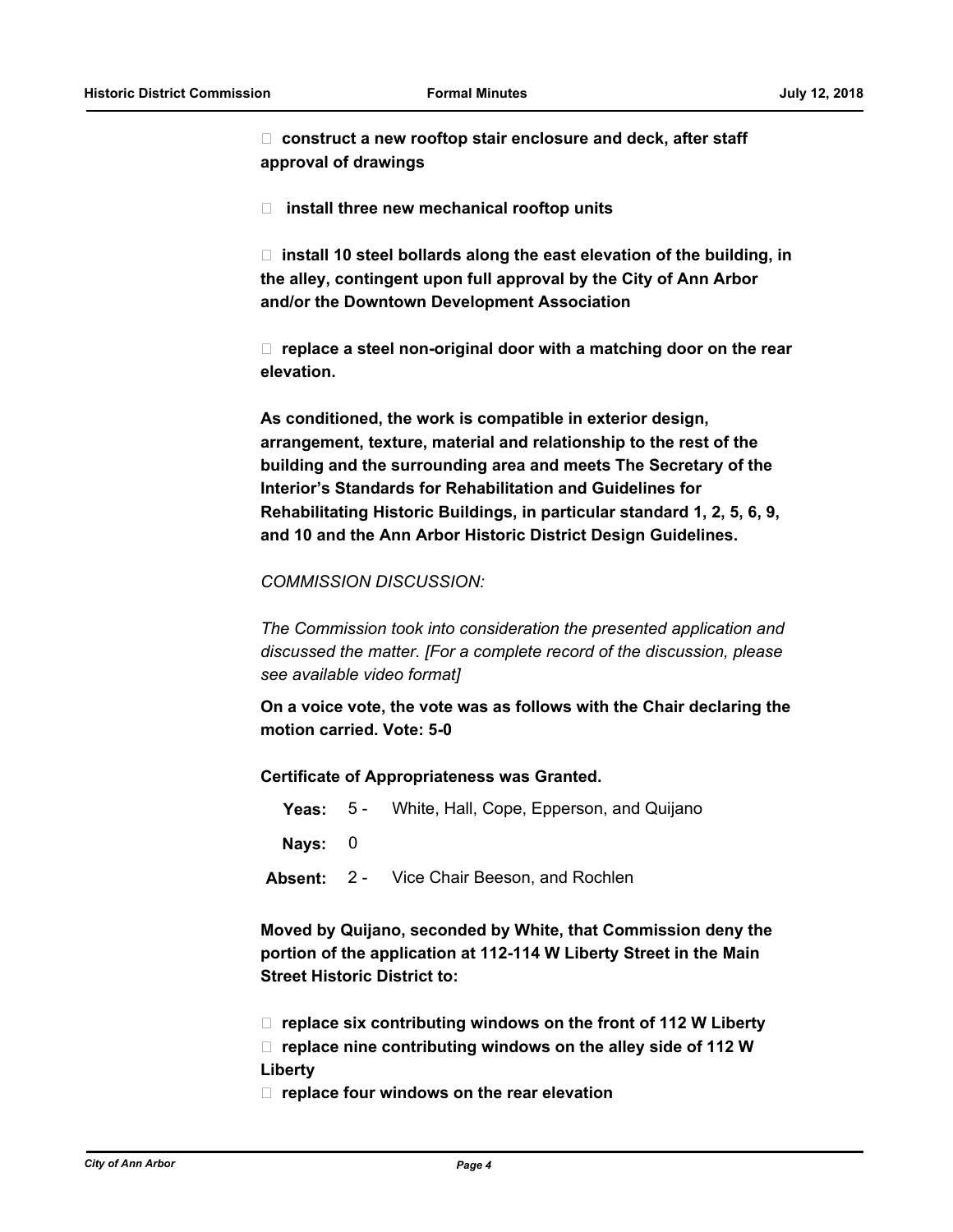**as proposed because the windows are repairable and the work is not generally compatible in size, scale, massing and materials with the building and does not meet the Secretary of the Interior's Standards for Rehabilitation and Guideline for Rehabilitating Historic Buildings, in particular standard 6 and the guidelines for windows, and does not meet the Ann Arbor Historic District Design Guidelines for windows.**

*COMMISSION DISCUSSION:*

*The Commission took into consideration the presented application and discussed the matter. [For a complete record of the discussion, please see available video format]*

**On a voice vote, the vote was as follows with the Chair declaring the motion carried. Vote: 5-0**

**Yeas:** 5 - White, Hall, Cope, Epperson, and Quijano

**Nays:** 0

**Absent:** 2 - Vice Chair Beeson, and Rochlen

#### **G NEW BUSINESS**

**G-1 [18-1165](http://a2gov.legistar.com/gateway.aspx?M=L&ID=20776)** 1044 W Liberty Street - Historic Marker Request

*Thacher provided the following application:*

# *M E M O R A N D U M*

*To: Historic District Commissioners From: Jill Thacher, Historic Preservation Coordinator Date: July 12, 2018 Re: Historic Plaque for 1044 W Liberty Street*

*This month staff received one application for a historic building plaque for the house at 1044 W Liberty Street, across from Eberwhite Boulevard. This one-and- three-quarter story gable fronter first appears in the 1919 Polk City Directory as the home of Jacob F. and Carolyn Fahrner. Jacob is listed as an Attorney-at-Law and Prosecuting Attorney. The home features a full-width, hip-roofed front porch with tapered round columns and square lattice skirting, original one-over-one windows and front door, wood lap siding, and shed dormers on the east and west elevations. It is in the National Register Old West Side Historic District.*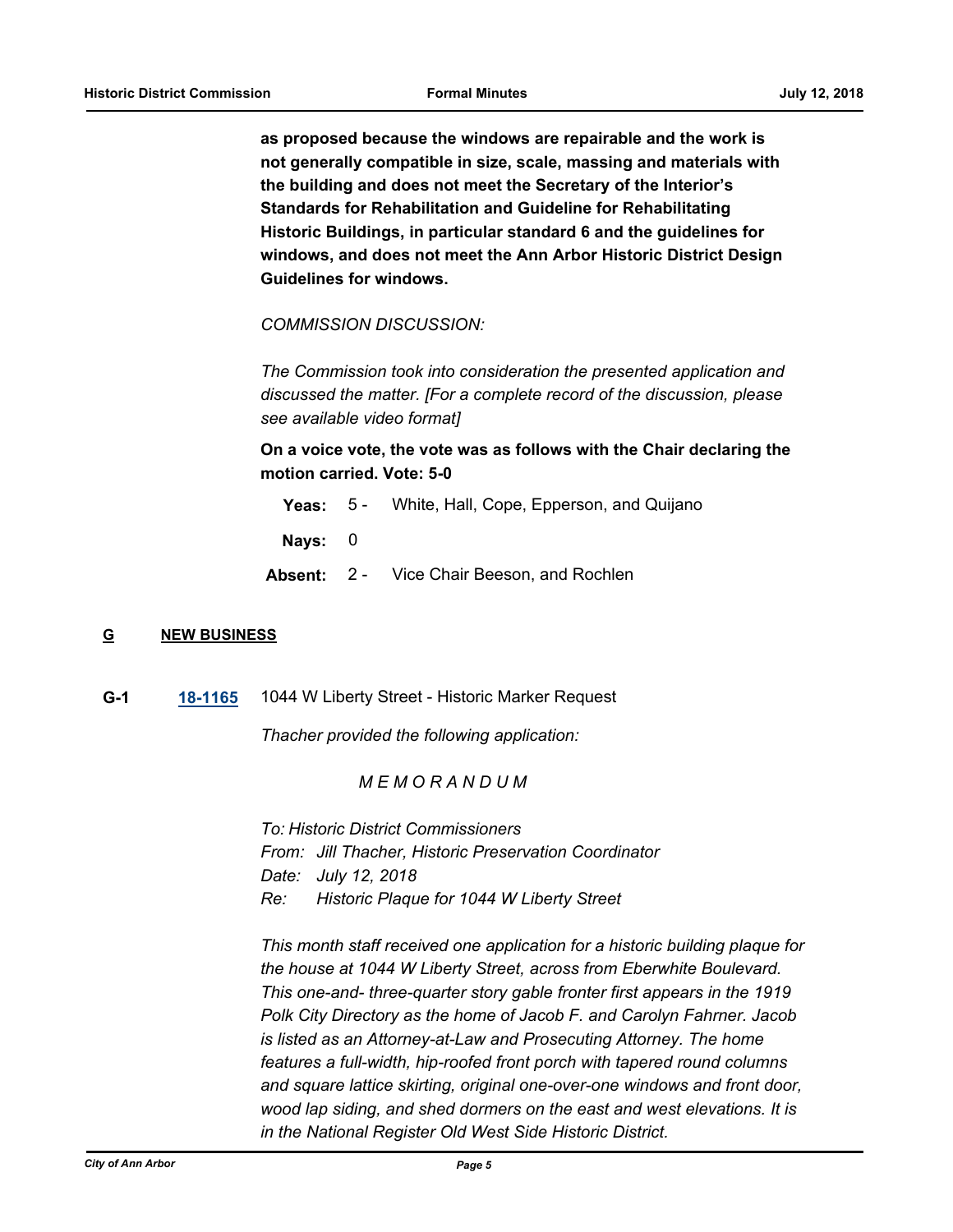*The Historic District Commission will consider all of the following when reviewing an application for a historic property plaque.*

*a) The building must be at least fifty years old, as documented by a combination of records (title search, tax records, wills, etc.).*

*b) The building must have been maintained, over time, in its original condition, or must have undergone historically appropriate restoration or rehabilitation.*

*c) The building may not have historically inappropriate features, enclosures or repairs.*

*d) The principal facades of the building visible from the street or any public right of way must maintain integrity of form, materials, and architectural features consistent with the dominant period of the building.*

*The house is 99 years old. It has maintained its historic integrity and has had no significant exterior changes. The design of the house is ubiquitous in Ann Arbor, and its familiarity lends to its charm. It is an excellent, intact example of what an Ann Arbor home looked like a century ago.*

*Staff feels that a historic plaque is appropriate for the Jacob F. & Carolyn Fahrner House, located at 1044 W Liberty Street, based on the age of the house and the unaltered appearance of its character-defining architectural features.*

**Moved by Cope, seconded by White, that the 1919 Jacob F. & Carolyn Fahrner House at 1044 W Liberty Street meets the criteria for a City of Ann Arbor Historic Building marker based on its age, historic and architectural significance, and contribution to the history of Ann Arbor.**

**On a voice vote, the vote was as follows with the Chair declaring the motion carried. Vote: 5-0**

#### **Application Approved**

|           | <b>Yeas:</b> 5 - White, Hall, Cope, Epperson, and Quijano |
|-----------|-----------------------------------------------------------|
| Nays: $0$ |                                                           |
|           | <b>Absent:</b> 2 - Vice Chair Beeson, and Rochlen         |

#### **H APPROVAL OF MINUTES**